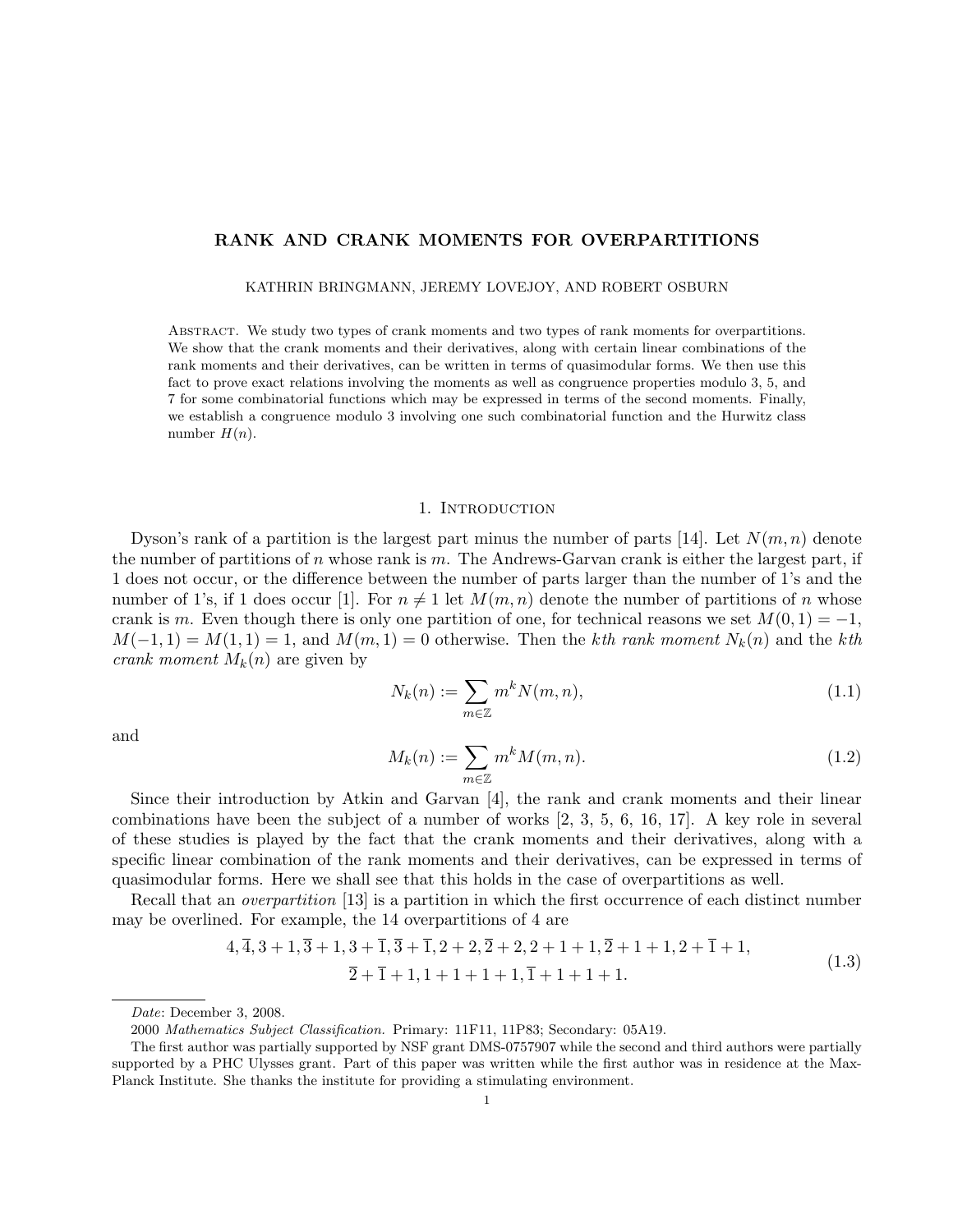We denote by  $\overline{P}$  the generating function for overpartitions (throughout  $q=e^{2\pi i\tau}$  and  $\tau=x+iy$  with  $x, y \in \mathbb{R}$  [13],

$$
\overline{P} = \overline{P}(q) = \prod_{n \geq 1} \frac{(1+q^n)}{(1-q^n)}.
$$

The case of overpartitions is somewhat different from that of partitions. First, there are two distinct ranks of interest: Dyson's rank and the M2-rank [20]. The M2-rank is a bit more complicated than Dyson's rank. We use the notation  $\ell(\cdot)$  to denote the largest part of an object,  $n(\cdot)$  to denote the number of parts, and  $\lambda_0$  for the subpartition of an overpartition consisting of the odd non-overlined parts. Then the M2-rank of an overpartition  $\lambda$  is

$$
M2\text{-rank}(\lambda) := \left\lceil \frac{\ell(\lambda)}{2} \right\rceil - n(\lambda) + n(\lambda_o) - \chi(\lambda),
$$

where  $\chi(\lambda) = 1$  if the largest part of  $\lambda$  is odd and non-overlined and  $\chi(\lambda) = 0$  otherwise.

Let  $\overline{N}(m, n)$  (resp.  $\overline{N2}(m, n)$ ) denote the number of overpartitions of n whose rank (resp. M2-rank) is m. We define the rank moments  $\overline{N}_k(n)$  and  $\overline{N2}_k(n)$ , along with their generating functions  $\overline{R}_k$  and  $\overline{R2}_k$ , by

$$
\overline{R}_k = \overline{R}_k(q) := \sum_{n \ge 0} \overline{N}_k(n) q^n := \sum_{n \ge 0} \left( \sum_{m \in \mathbb{Z}} m^k \overline{N}(m, n) \right) q^n,
$$
\n(1.4)

and

$$
\overline{R2}_k = \overline{R2}_k(q) := \sum_{n \ge 0} \overline{N2}_k(n) q^n := \sum_{n \ge 0} \left( \sum_{m \in \mathbb{Z}} m^k \overline{N2}(m, n) \right) q^n.
$$
 (1.5)

We note that in light of the symmetries  $\overline{N}(m, n) = \overline{N}(-m, n)$  [19] and  $\overline{N2}(m, n) = \overline{N2}(m, n)$  [20], we have  $\overline{R}_k = \overline{R2}_k = 0$  when k is odd.

The second difference between partitions and overpartitions is that in the latter case no notion of crank has been defined. Indeed, the crank for partitions arose because of its relation to Ramanujan's congruences, and Choi has shown that no such congruences exist for overpartitions [11]. What we will be required to consider are two "residual cranks". The first residual crank of an overpartition is obtained by taking the crank of the subpartition consisting of the non-overlined parts. The second residual crank is obtained by taking the crank of the subpartition consisting of all of the even nonoverlined parts divided by two.

Let  $M(m, n)$  (resp.  $M2(m, n)$ ) denote the number of overpartitions of n with first (resp. second) residual crank equal to m. Here we make the appropriate modifications based on the fact that for partitions we have  $M(0, 1) = -1$  and  $M(-1, 1) = M(1, 1) = 1$ . For example, the overpartition  $\overline{7} + \overline{5} + \overline{2} + 1$  contributes a −1 to the count of  $\overline{M}(0, 15)$  and a +1 to  $\overline{M}(-1, 15)$  and  $\overline{M}(1, 15)$ . Define the crank moments  $\overline{M}_k(n)$  and  $\overline{M2}_k(n)$ , along with their generating functions  $\overline{C}_k$  and  $\overline{C2}_k$ , by

$$
\overline{C}_k = \overline{C}_k(q) := \sum_{n \ge 0} \overline{M}_k(n) q^n := \sum_{n \ge 0} \left( \sum_{m \in \mathbb{Z}} m^k \overline{M}(m, n) \right) q^n,
$$
\n(1.6)

and

$$
\overline{C2}_k = \overline{C2}_k(q) := \sum_{n \ge 0} \overline{M2}_k(n) q^n := \sum_{n \ge 0} \left( \sum_{m \in \mathbb{Z}} m^k \overline{M2}(m, n) \right) q^n.
$$
 (1.7)

As with the rank moments, the crank moments turn out to be 0 for k odd (see  $(2.1)$  and  $(2.2)$ ).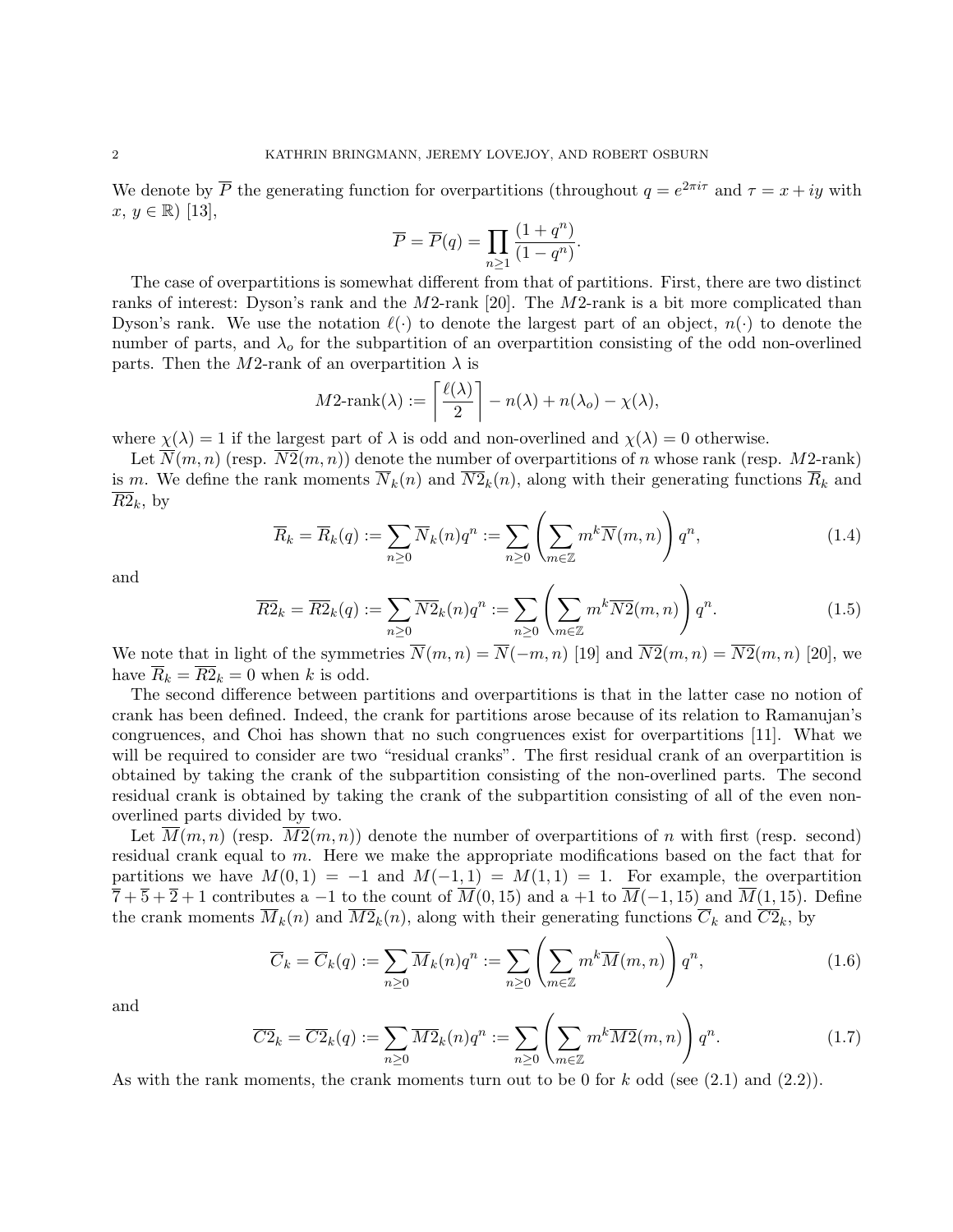We are now ready to state the quasimodularity properties of the rank and crank moments for overpartitions.

**Theorem 1.1.** For  $k \geq 1$  let  $\overline{\mathcal{W}}_k$  denote the space of quasimodular forms on  $\Gamma_0(2)$  of weight at most 2k having no constant term. The following functions are in  $\overline{P} \cdot \overline{W}_k$ .

(i) The functions in

$$
\overline{\mathcal{C}}_k := \left\{ \delta_q^m \left( \overline{C}_{2j} \right) : m \ge 0, \ 1 \le j \le k, \ j+m \le k \right\},\
$$

(ii) the functions in

$$
\overline{\mathcal{C}2}_k := \left\{ \delta_q^m \left( \overline{\mathcal{C}2}_{2j} \right) : m \ge 0, 1 \le j \le k, j+m \le k \right\},\
$$

(*iii*) for  $a = 2k$  the function

$$
(a^{2} - 3a + 2) \overline{R}_{a} + 2 \sum_{i=1}^{a/2-1} {a \choose 2i} (3^{2i} - 2^{2i} - 1) \delta_{q} \overline{R}_{a-2i}
$$
  
+ 
$$
\sum_{i=1}^{a/2-1} \left( {a \choose 2i} (2^{2i} + 1) + 2 {a \choose 2i+1} (1 - 2^{2i+1}) + \frac{1}{2} {a \choose 2i+2} (3^{2i+2} - 2^{2i+2} - 1) \right) \overline{R}_{a-2i},
$$

(*iv*) for  $a = 2k$  the function

$$
(a^{2} - 3a + 2) \overline{R2}_{a} + \frac{1}{2} \sum_{i=1}^{a/2-1} {a \choose 2i} (3^{2i} - 2^{2i} - 1) \delta_{q} \overline{R2}_{a-2i}
$$
  
+ 
$$
\sum_{i=1}^{a/2-1} \left( {a \choose 2i} (2^{2i} + 1) + 2 {a \choose 2i+1} (1 - 2^{2i+1}) + \frac{1}{2} {a \choose 2i+2} (3^{2i+2} - 2^{2i+2} - 1) \right) \overline{R2}_{a-2i}.
$$

It turns out that for  $k = 2, 3$ , and 4 the number of functions above exceeds the dimension of  $\overline{\mathcal{W}}_k$ , which implies relations among these functions. In Corollaries 3.1–3.3, we compute several such relations. This is the same approach taken by Atkin and Garvan in their study of rank and crank moments of partitions [4].

Then we show how Theorem 1.1 can be used to deduce congruence properties for combinatorial functions which can be expressed in terms of second rank and crank moments. First, let  $nov(n)$  (resp.  $ov(n)$  denote the sum, over all overpartitions of n, of the non-overlined (resp. overlined) parts. For example, (1.3) shows that  $ov(4) = 21$  and  $nov(4) = 35$ . The generating functions of  $nov(n)$  and  $ov(n)$ are given by (see Section 4)

$$
Nov(q) := \sum_{n=0}^{\infty} nov(n) q^n = \overline{P} \sum_{n=1}^{\infty} \frac{n q^n}{1 - q^n},
$$
\n(1.8)

$$
Ov(q) := \sum_{n=0}^{\infty} ov(n) q^n = \overline{P} \sum_{n=1}^{\infty} \frac{n \, q^n}{1 + q^n}.
$$
 (1.9)

Theorem 1.2. We have

$$
(n+2)nov(n) \equiv (n^2 + 4n + 3)ov(n) \pmod{5},\tag{1.10}
$$

and

$$
(n2 + 1)nov(n) \equiv (4n3 - n2 - 1)ov(n) \pmod{7}.
$$
 (1.11)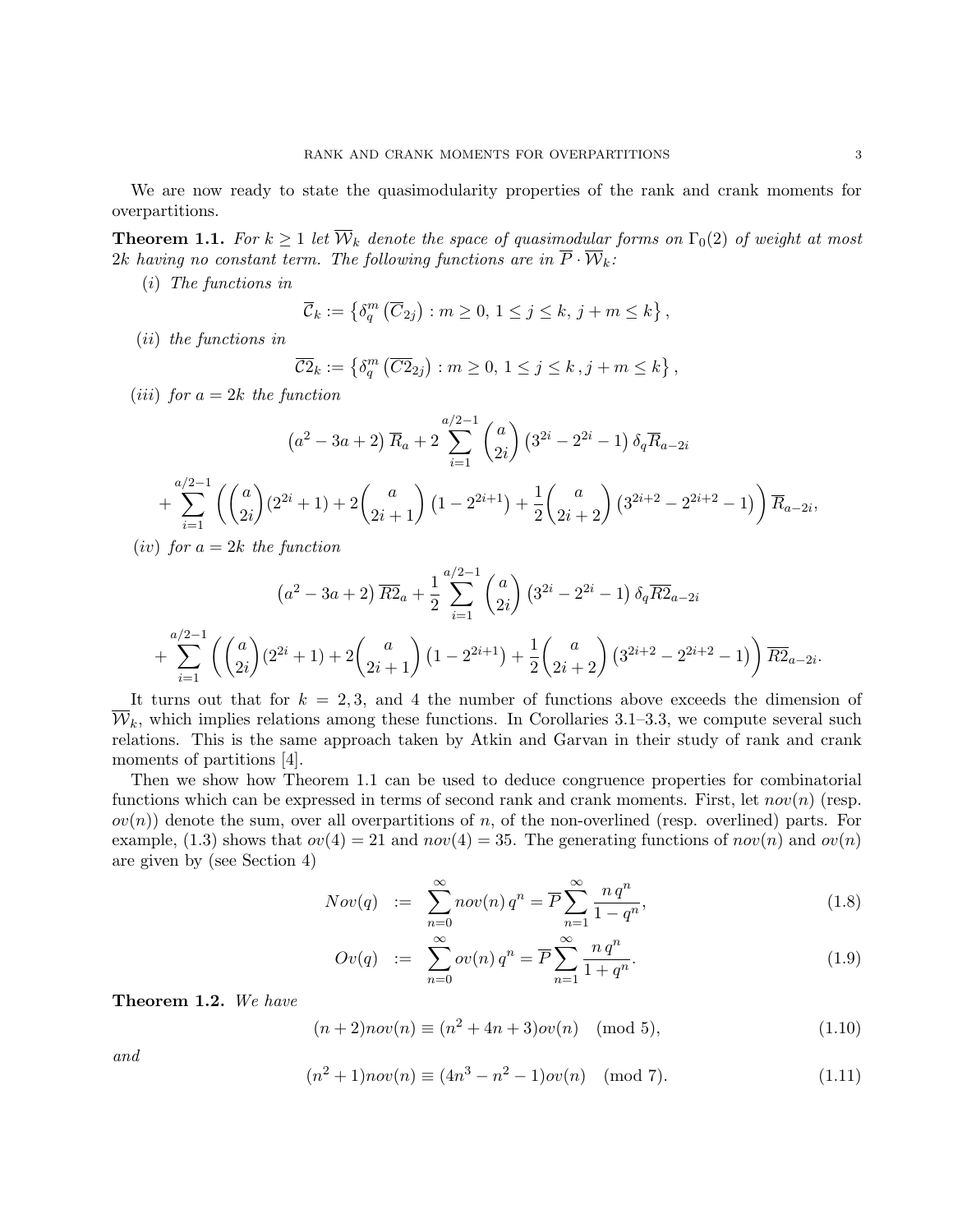Notice that congruences like (1.10) and (1.11) imply simpler congruences in arithmetic progressions for  $ov(n)$  and  $nov(n)$  modulo 5 and 7.

Next, let  $\overline{spt1}(n)$  (resp.  $\overline{spt2}(n)$ ) denote the sum, over all overpartitions  $\lambda$  of n, of the number of occurrences of the smallest part of  $\lambda$ , provided this smallest part is odd (resp. even). Let  $\overline{spt}(n)$ be the sum of these two functions. For example, using  $(1.3)$  we have  $spt1(4) = 20$ ,  $spt2(4) = 6$ , and  $\overline{spt}(4) = 26$ . When the overpartition has no overlined parts,  $\overline{spt}(n)$  reduces to Andrews' smallest parts function spt(n) [3, 16, 17]. The functions  $spt2(n)$  and  $spt(n)$  can be easily computed using (4.2) and  $(4.3).$ 

Theorem 1.3. We have

$$
\overline{spt2}(3n) \equiv \overline{spt2}(3n+1) \equiv 0 \pmod{3},\tag{1.12}
$$

$$
\overline{spt}(3n) \equiv 0 \pmod{3},\tag{1.13}
$$

$$
\overline{spt2}(5n+3) \equiv 0 \pmod{5},\tag{1.14}
$$

and

$$
\overline{spt1}(5n) \equiv 0 \pmod{5}.\tag{1.15}
$$

To finish we use a different method to give a congruence modulo 3 between  $\overline{spt1}(n)$  and  $\overline{\alpha}(n)$ , the number of overpartitions with even rank minus the number with odd rank.

Theorem 1.4. We have

$$
\overline{spt1}(n) \equiv \binom{n}{3} \overline{\alpha}(n) \pmod{3}.
$$

**Remark 1.5.** In [7], the coefficients  $\overline{\alpha}(n)$  are related to the Hurwitz class number  $H(n)$  of binary quadratic forms of discriminant  $-n$ . To be more precise, it is shown in [7] that

$$
(-1)^{n} \overline{\alpha}(n) = \begin{cases} -4H(4n) & \text{if } n \equiv 1, 2 \pmod{4}, \\ -24H(n) & \text{if } n \equiv 3 \pmod{8}, \\ -16H(n) & \text{if } n \equiv 7 \pmod{8}, \\ -16H(n) - \frac{1}{3}r(n/4) & \text{if } 4 \mid n, \end{cases}
$$
(1.16)

where  $r(n)$  is given by

$$
\sum_{n=0}^{\infty} r(n) q^n := \Theta^3(\tau),
$$

with  $\Theta(\tau) := \sum_{n \in \mathbb{Z}} q^{n^2}$ . It is well-known that

$$
r(n) = \begin{cases} 12H(4n) & \text{if } n \equiv 1, 2 \pmod{4}, \\ 24H(n) & \text{if } n \equiv 3 \pmod{8}, \\ r(n/4) & \text{if } n \equiv 0 \pmod{4}, \\ 0 & \text{if } n \equiv 7 \pmod{8}, \end{cases}
$$
(1.17)

thus modulo 3,  $\overline{spt1}(n)$  is related to class numbers.

As a corollary, class number relations imply the following multiplicative formula: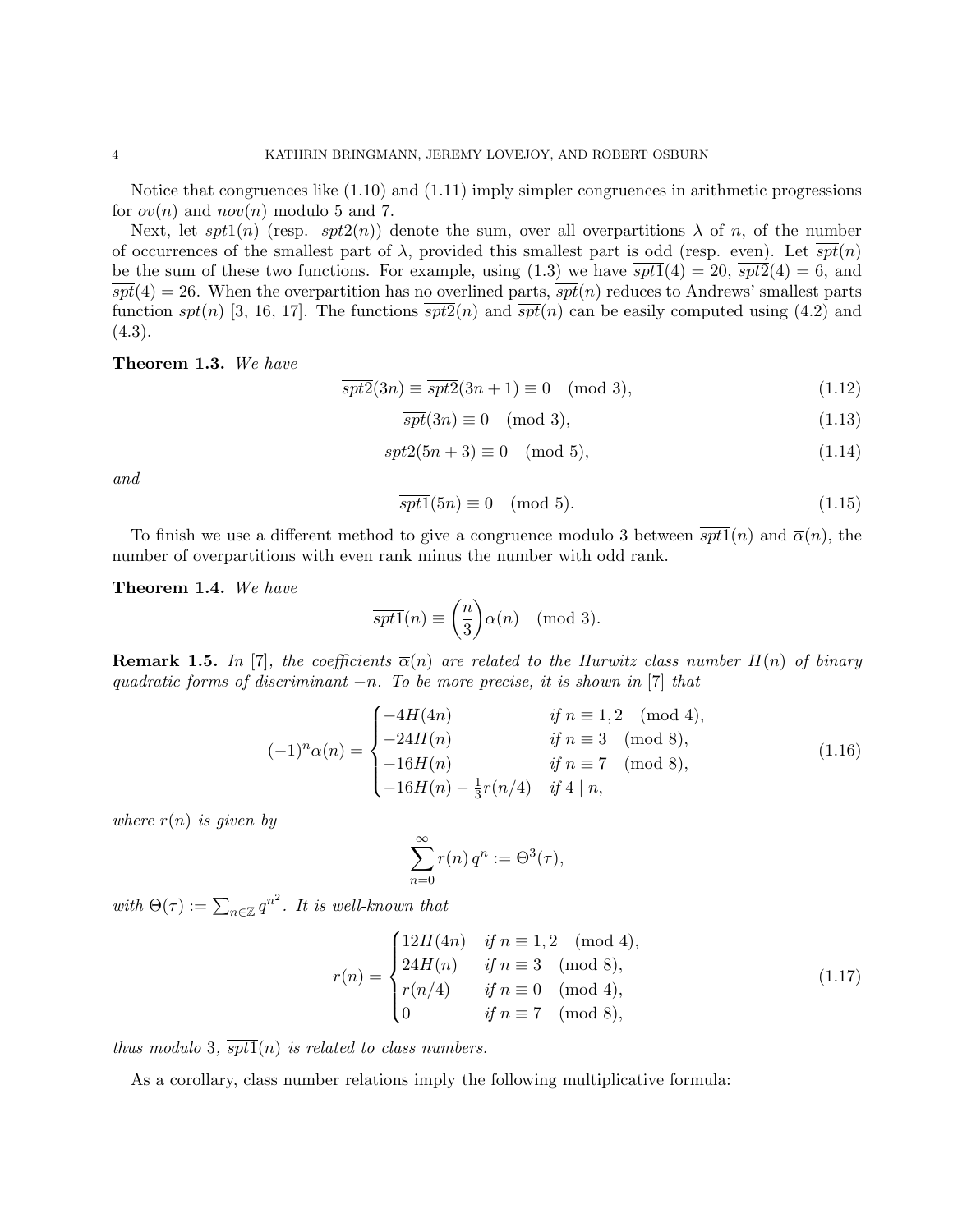**Corollary 1.6.** Let  $\ell \neq 2, 3$  be a prime. Then we have

$$
\overline{spt1}(\ell^2n) + \left(\frac{-n}{\ell}\right) \overline{spt1}(n) + \ell \,\overline{spt1}\left(\frac{n}{\ell^2}\right) \equiv (\ell+1) \overline{spt1}(n) \pmod{3}.
$$

**Remark 1.7.** Work of the authors  $[8]$  shows that the generating function for spt1(n) can (up to a quasimodular form) be viewed as the holomorphic part of a harmonic Maass form (see Section 5 for the definition). Corollary 1.6 now says that modulo 3 the generating function for  $\overline{spt1}(n)$  is a Hecke eigenform.

The paper is organized as follows. In Section 2, we recall some facts about quasimodular forms and prove Theorem 1.1. In Section 3, we compute some exact relations involving rank and crank moments. In Section 4, we write the combinatorial functions in Theorems 1.2 and 1.3 in terms of the rank and crank moments and prove these theorems. In Section 5, we recall the notion of harmonic Maass forms along with some results from [8], and prove Theorem 1.4 and Corollary 1.6.

# 2. Proof of Theorem 1.1

Before proving Theorem 1.1, we recall a few facts about quasimodular forms [18]. First, quasimodular forms on  $\Gamma_0(N)$  may be regarded as polynomials in the Eisenstein series  $E_2$  whose coefficients are modular forms (of non-negative weight) on  $\Gamma_0(N)$ . The reader unfamiliar with the theory of modular forms may consult [21]. Here we have

$$
E_2(\tau) := 1 - 24 \sum_{n \ge 1} \frac{nq^n}{(1 - q^n)}.
$$

Second, the space of quasimodular forms on  $\Gamma_0(N)$  is preserved by the differential operator  $\delta_q := q \frac{d}{dq}$ . More specifically, this operator sends a quasimodular form of weight  $2k$  to a quasimodular form of weight  $2k + 2$ . Finally, replacing q by  $q^2$  sends a quasimodular form of weight  $2k$  on  $\Gamma_0(N)$  to a quasimodular form of weight 2k on  $\Gamma_0(2N)$ .

*Proof of Theorem 1.1.* We now prove parts (i) and (ii) of Theorem 1.1. Let  $C(z; q)$  denote the twovariable generating function for the crank of a partition,

$$
C(z;q) := \sum_{\substack{m \in \mathbb{Z} \\ n \ge 0}} M(m,n) z^m q^n = \frac{(q;q)_{\infty}}{(zq;q)_{\infty}(q/z;q)_{\infty}}.
$$

Here we employ the standard  $q$ -series notation,

$$
(a;q)_{\infty} := \prod_{k \geq 0} \left(1 - aq^k\right).
$$

By definition, the residual cranks have two-variable generating functions

$$
\overline{C}(z;q) := \sum_{\substack{m \in \mathbb{Z} \\ n \ge 0}} \overline{M}(m,n) z^m q^n = (-q;q)_{\infty} C(z;q) = \frac{(q^2;q^2)_{\infty}}{(zq;q)_{\infty}(q/z;q)_{\infty}},
$$
\n(2.1)

and

$$
\overline{C2}(z;q) := \sum_{\substack{m \in \mathbb{Z} \\ n \ge 0}} \overline{M2}(m,n) z^m q^n = \frac{(-q;q)_{\infty}}{(q;q^2)_{\infty}} C(z;q^2) = \frac{(-q;q)_{\infty} (q^2;q^2)_{\infty}}{(q;q^2)_{\infty} (zq^2;q^2)_{\infty} (q^2/z;q^2)_{\infty}}.
$$
(2.2)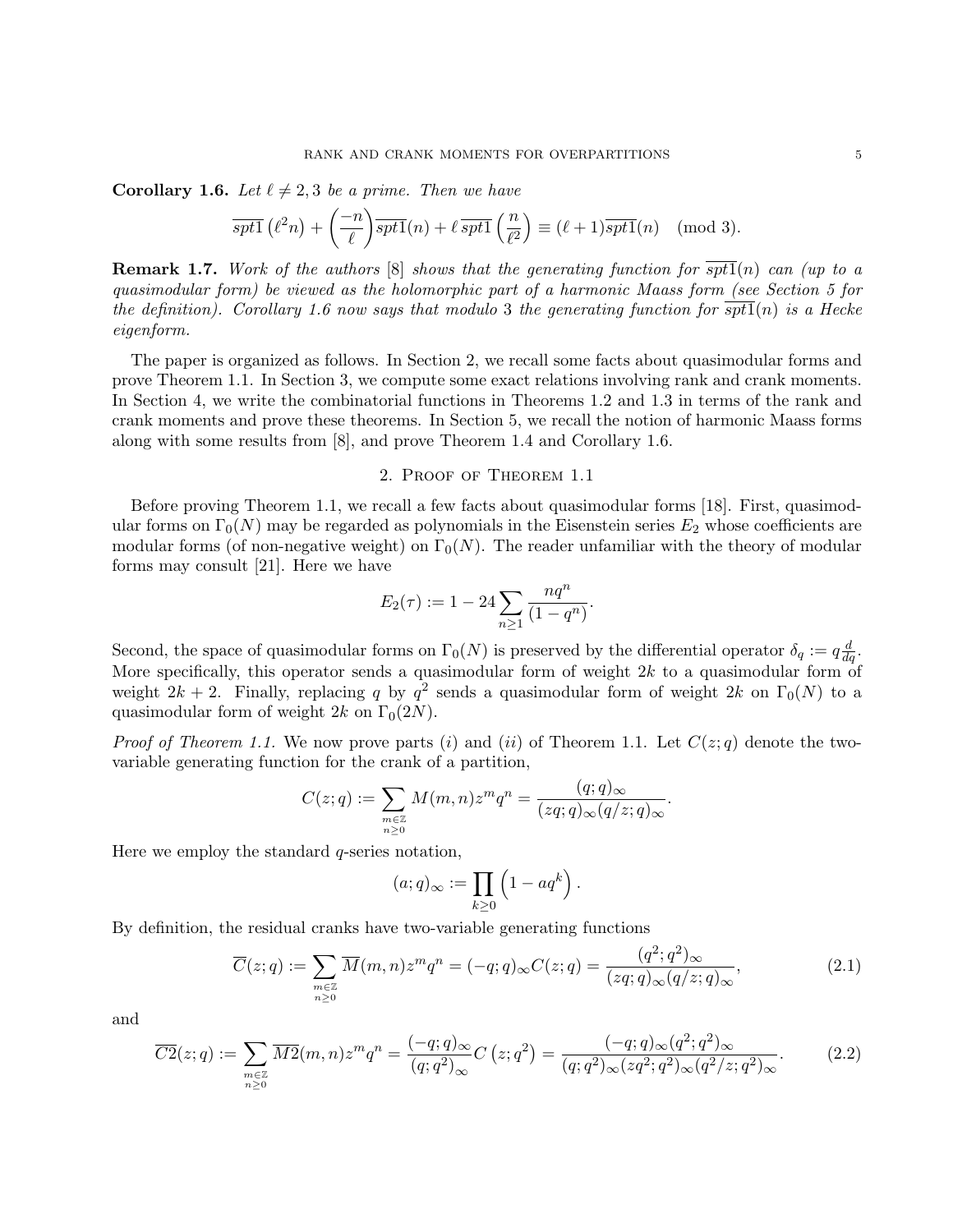Now using the differential operator  $\delta_z := z \frac{d}{dz}$  we have

$$
\delta_z^j\left(\overline{C}(z;q)\right)\Big|_{z=1} = \begin{cases} \overline{C}_j & \text{if } j \text{ is even,} \\ 0 & \text{if } j \text{ is odd,} \end{cases}
$$

and

$$
\delta_z^j\left(\overline{C2}(z;q)\right)\Big|_{z=1} = \begin{cases} \overline{C2}_j & \text{if } j \text{ is even,} \\ 0 & \text{if } j \text{ is odd.} \end{cases}
$$

But  $\delta_z^j(\overline{C}(z;q)) = (-q;q)_{\infty} \delta_z^j(C(z;q))$  and Atkin and Garvan [4, Section 4] have already shown that if  $j \geq 1$ , then  $\delta_z^j(C(z;q))|_{z=1}$  is in the space  $P \cdot \mathcal{W}_j$ , where  $P = P(q) := 1/(q;q)_{\infty}$  is the generating function for partitions and  $W_j$  is the space of quasimodular forms of weight at most 2j on  $SL_2(\mathbb{Z})$ having no constant term. Since  $\overline{P} = (-q; q)_{\infty}P$ , we have that  $\overline{C}_{2j}$  is in  $\overline{P} \cdot \overline{W}_{j}$ . In a similar way we see that  $\overline{C2}_{2j}$  is in  $\overline{P} \cdot \overline{\mathcal{W}}_j$ .

To finish we may calculate that

$$
\delta_q\left(\overline{P}\right) = \overline{P}\left(\sum_{n\geq 1} \frac{2nq^n}{(1-q^n)} - \sum_{n\geq 1} \frac{2nq^{2n}}{(1-q^{2n})}\right),\,
$$

and hence  $\delta_q(\overline{P}) \in \overline{P} \cdot \overline{\mathcal{W}}_1$ . By the Leibniz rule and the fact that  $\delta_q$  maps the space  $\overline{\mathcal{W}}_k$  into  $\overline{\mathcal{W}}_{k+1}$ , we have that  $\delta_q f \in \overline{P} \cdot \overline{\mathcal{W}}_{k+1}$  if  $f \in \overline{P} \cdot \overline{\mathcal{W}}_k$ . This completes the proof of parts  $(i)$  and  $(ii)$ .

For parts (iii) and (iv), we use partial differential equations established in [8]. Let  $\overline{R}(z; q)$  denote the two-variable generating function for  $\overline{N}(m, n)$ ,

$$
\overline{R}(z;q):=\sum_{\substack{m\in\mathbb{Z}\\ n\geq 0}}\overline{N}(m,n)z^mq^n.
$$

Thus we have

$$
\delta_z^j\left(\overline{R}(z;q)\right)\Big|_{z=1} = \begin{cases} \overline{R}_j & \text{if } j \text{ is even,} \\ 0 & \text{if } j \text{ is odd.} \end{cases}
$$

We have the following partial differential equation which relates  $C(z; q)$  and  $\overline{R}(z; q)$  [8]:

$$
z(1+z)\frac{(q)_{\infty}^{2}}{(-q)_{\infty}}\left[C(z;q)\right]^{3}(-zq;q)_{\infty}(-q/z;q)_{\infty}
$$
\n
$$
=\left(2(1-z)^{2}(1+z)\delta_{q}+z(1+z)+2z(1-z)\delta_{z}+\frac{1}{2}(1+z)(1-z)^{2}\delta_{z}^{2}\right)\overline{R}(z;q).
$$
\n(2.3)

Let a be even and positive. After applying  $\delta_z^a$  to both sides of (2.3) and setting  $z = 1$  we get

$$
\frac{1}{P\overline{P}}\sum_{j=0}^{a} \binom{a}{j} \delta_{z}^{j} \left\{ (z^{2}+z)C(z;q)^{3} \right\} \delta_{z}^{a-j} \left\{ (-zq;q)_{\infty} (-q/z;q)_{\infty} \right\} |_{z=1} - (2^{a}+1)\overline{P}
$$
\n
$$
-2\left(3^{a}-2^{a}-1\right)\delta_{q}(\overline{P}) = \left(a^{2}-3a+2\right)\overline{R}_{a} + 2\sum_{i=1}^{a/2-1} \binom{a}{2i} \left(3^{2i}-2^{2i}-1\right)\delta_{q}\overline{R}_{a-2i} \qquad (2.4)
$$
\n
$$
+\sum_{i=1}^{a/2-1} \left( \binom{a}{2i} (2^{2i}+1) + 2\binom{a}{2i+1} \left(1-2^{2i+1}\right) + \frac{1}{2} \binom{a}{2i+2} \left(3^{2i+2}-2^{2i+2}-1\right) \right) \overline{R}_{a-2i}.
$$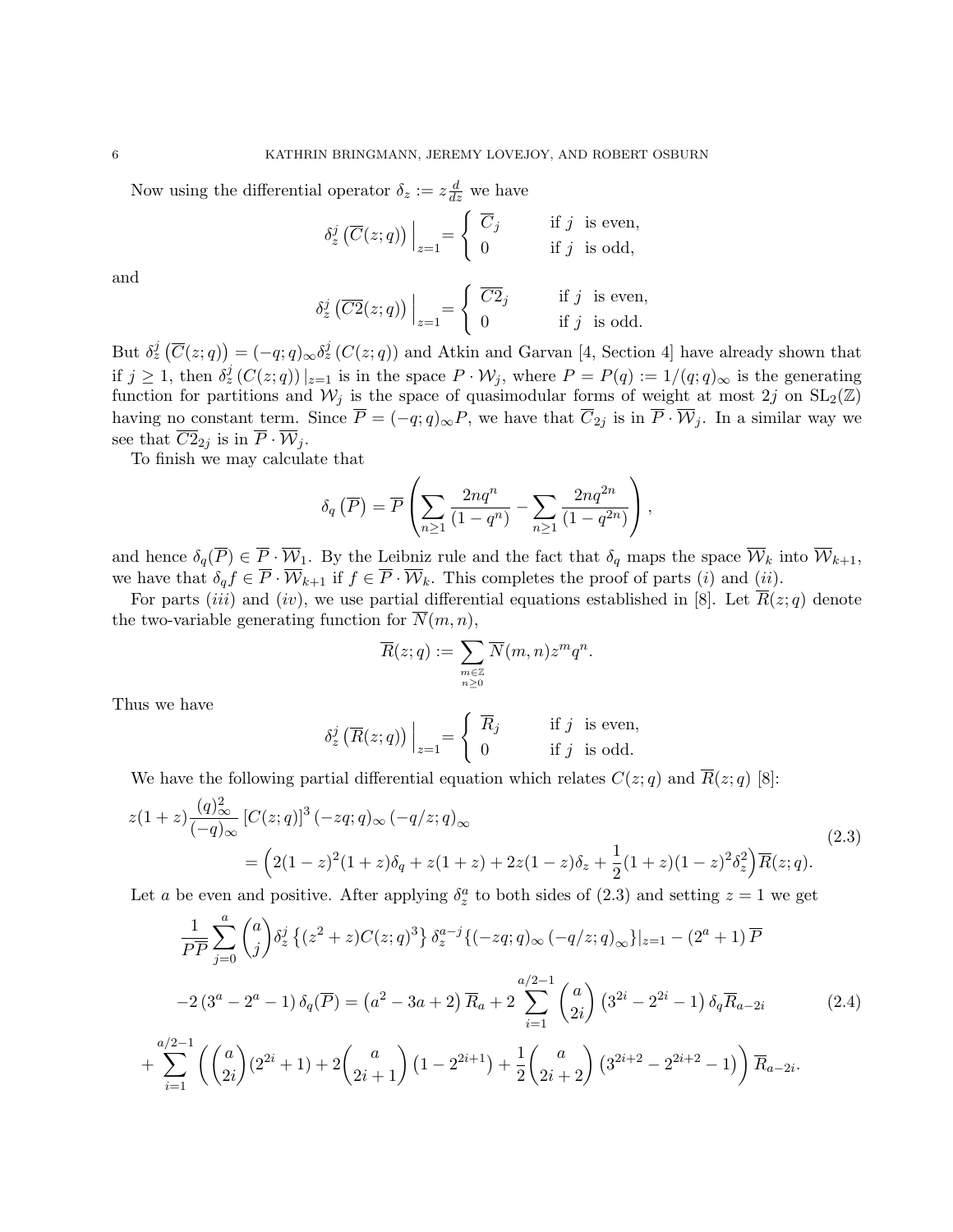We claim that the left hand side of (2.4) is in  $\overline{P} \cdot \overline{W}_k$ , where  $2k = a$ . This is clearly true for the final term. For the first term, we have already noted that for  $j \geq 1$  we have  $\delta_z^j C(z; q)|_{z=1} \in P \cdot \overline{\mathcal{W}}_j$ . As for  $(-zq;q)_{\infty}$   $(-q/z;q)_{\infty}$ , we may compute that

$$
\delta_z\Big((-zq;q)_\infty\,(-q/z;q)_\infty\Big)=\left(z\sum_{m=1}^\infty\frac{q^m}{1+zq^m}-z^{-1}\sum_{m=1}^\infty\frac{q^m}{1+z^{-1}q^m}\right)(-zq;q)_\infty\,(-q/z;q)_\infty
$$

$$
=\left(\sum_{m=1}^\infty\sum_{s=1}^\infty(-1)^sq^{ms}(z^{-s}-z^s)\right)(-zq;q)_\infty\,(-q/z;q)_\infty\,,
$$

and for  $j \geq 1$ ,

$$
\delta_z^j \left( \sum_{m=1}^{\infty} \sum_{s=1}^{\infty} (-1)^s q^{ms} \left( z^{-s} - z^s \right) \right) \Big|_{z=1} = \begin{cases} 0 & \text{if } j \text{ is even,} \\ -2 \sum_{m=1}^{\infty} \sum_{s=1}^{\infty} (-1)^s s^j q^{ms} & \text{if } j \text{ is odd.} \end{cases}
$$

Then one can check that

$$
-2\sum_{m=1}^{\infty}\sum_{s=1}^{\infty}(-1)^{s}s^{j}q^{ms} = -2^{j+2}\sum_{n\geq 1}\frac{n^{j}q^{2n}}{(1-q^{2n})} + 2\sum_{n\geq 1}\frac{n^{j}q^{n}}{(1-q^{n})}.
$$

Thus for  $j \geq 1$  we have

$$
\delta_z^j \left\{ (-zq;q)_{\infty} \left( -q/z;q \right)_{\infty} \right\} \big|_{z=1} \in (\overline{P}^2/P^2) \cdot \overline{\mathcal{W}}_j.
$$

Putting everything together we see that the only contribution from the first term on the left hand side which is not in  $\overline{P} \cdot \overline{\mathcal{W}}_k$  is

$$
\frac{1}{P\overline{P}}\delta_z^a\left\{(z^2+z)\right\}C(z;q)^3(-zq;q)_{\infty}\left(-q/z;q\right)_{\infty}\bigg|_{z=1}.
$$

But this cancels with the second term on the left hand side. This establishes part  $(iii)$ .

The proof of part  $(iv)$  is the same, except that we use the partial differential equation [8]

$$
2z(1+z) (q^2;q^2)_{\infty}^2 [C (z;q^2)]^3 (-zq;q)_{\infty} (-q/z;q)_{\infty}
$$
  
= 
$$
((1+z)(1-z)^2 \delta_q + 2z(1+z) + 4z(1-z)\delta_z + (1+z)(1-z)^2 \delta_z^2) \overline{R2}(z;q).
$$

Here  $\overline{R2}(z; q)$  is the two-variable generating function for  $\overline{N2}(m, n)$ , so that

$$
\delta_z^j\left(\overline{R2}(z;q)\right)\Big|_{z=1} = \begin{cases} \overline{R2}_j & \text{if } j \text{ is even,} \\ 0 & \text{if } j \text{ is odd.} \end{cases}
$$

 $\Box$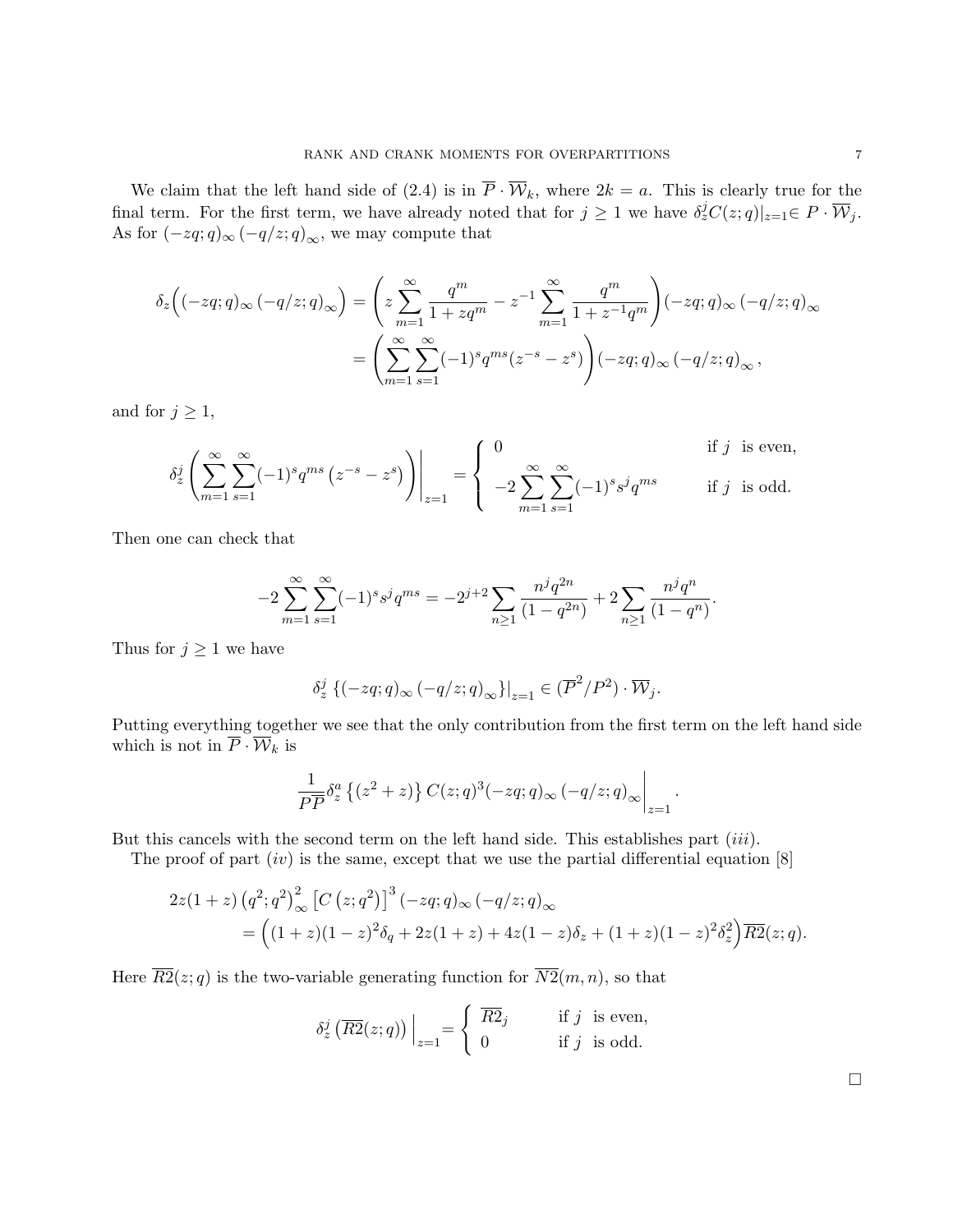# 3. Exact relations

From part (b) of Proposition 1 in [18] and known formulas for the dimensions of spaces of modular forms on  $\Gamma_0(2)$  (see [21]), we have that the sequence  $\{\dim(\overline{\mathcal{W}_k})\}_{k=1}^{\infty}$  begins  $\{2, 6, 12, 21, 33, 49, \ldots\}$ . Suppose first that  $k = 2$ . Then there are 6 functions in parts (i) and (ii) of Theorem 1.1. Computation (with MAPLE, for example) shows that they are linearly independent. Hence, each function in parts (*iii*) and (*iv*) may be written as a linear combination of these 6 functions, and we compute the following:

### Corollary 3.1. We have

$$
\overline{N}_4(n) = (-8n-1)\overline{N}_2(n) + \left(\frac{-216+24n}{77}\right)\overline{M}_2(n) + \frac{192}{77}\overline{M}_4(n) + \left(\frac{260+184n}{77}\right)\overline{M}_2(n) - \frac{40}{11}\overline{M}_4(n) \tag{3.1}
$$

and

$$
\overline{N2}_4(n) = (-2n-1)\overline{N2}_2(n) + \left(\frac{-27+3n}{77}\right)\overline{M}_2(n) + \frac{24}{77}\overline{M}_4(n) + \left(\frac{71-131n}{77}\right)\overline{M2}_2(n) - \frac{16}{11}\overline{M2}_4(n). \tag{3.2}
$$

Now let  $k = 3$ . Again we find that the 12 functions in parts (i) and (ii) of Theorem 1.1 are linearly independent, and so the functions in parts  $(iii)$  and  $(iv)$  may be written in terms of them. Following the lead of Atkin and Garvan, we use (3.1) and (3.2) to eliminate  $\overline{N}_4(n)$  and  $\overline{N2}_4(n)$ , thus expressing  $\overline{N}_6(n)$  (resp.  $\overline{N2}_6(n)$ ) in terms of  $\overline{N}_2(n)$  (resp.  $\overline{N2}_2(n)$ ) and the crank moments.

### Corollary 3.2. We have

$$
\overline{N}_{6}(n) = (3 + 20n + 48n^{2}) \overline{N}_{2}(n) + \left(\frac{2192796}{274505} + \frac{123276n}{7595} + \frac{-5185344n^{2}}{1921535}\right) \overline{M}_{2}(n) \n+ \left(\frac{-445728}{54901} + \frac{-5730048n}{384307}\right) \overline{M}_{4}(n) + \left(\frac{5376}{3565}\right) \overline{M}_{6}(n) \n+ \left(\frac{-386988}{39215} + \frac{-54556468n}{1921535} + \frac{-30679392n^{2}}{1921535}\right) \overline{M}_{22}(n) \n+ \left(\frac{96204}{7843} + \frac{1412352n}{54901}\right) \overline{M}_{24}(n) + \left(\frac{-9056}{3565}\right) \overline{M}_{26}(n)
$$
\n(3.3)

and

$$
\overline{N2}_6(n) = (3 + 5n + 3n^2) \overline{N2}_2(n) + \left(\frac{249003}{274505} + \frac{36273n}{83545} + \frac{-162042n^2}{1921535}\right) \overline{M}_2(n) \n+ \left(\frac{-46014}{54901} + \frac{-179064n}{384307}\right) \overline{M}_4(n) + \left(\frac{168}{3565}\right) \overline{M}_6(n) \n+ \left(\frac{-765123}{274505} + \frac{6826601n}{1921535} + \frac{4805874n^2}{1921535}\right) \overline{M2}_2(n) \n+ \left(\frac{39102}{7843} + \frac{44136n}{54901}\right) \overline{M2}_4(n) + \left(\frac{-3848}{3565}\right) \overline{M2}_6(n).
$$
\n(3.4)

Now for  $k = 4$ , there are 22 functions in Theorem 1.1 and the dimension of  $\overline{P} \cdot \overline{\mathcal{W}}_k$  is 21. This implies a relation among these 22 functions. If we would like relations wherein only one type of rank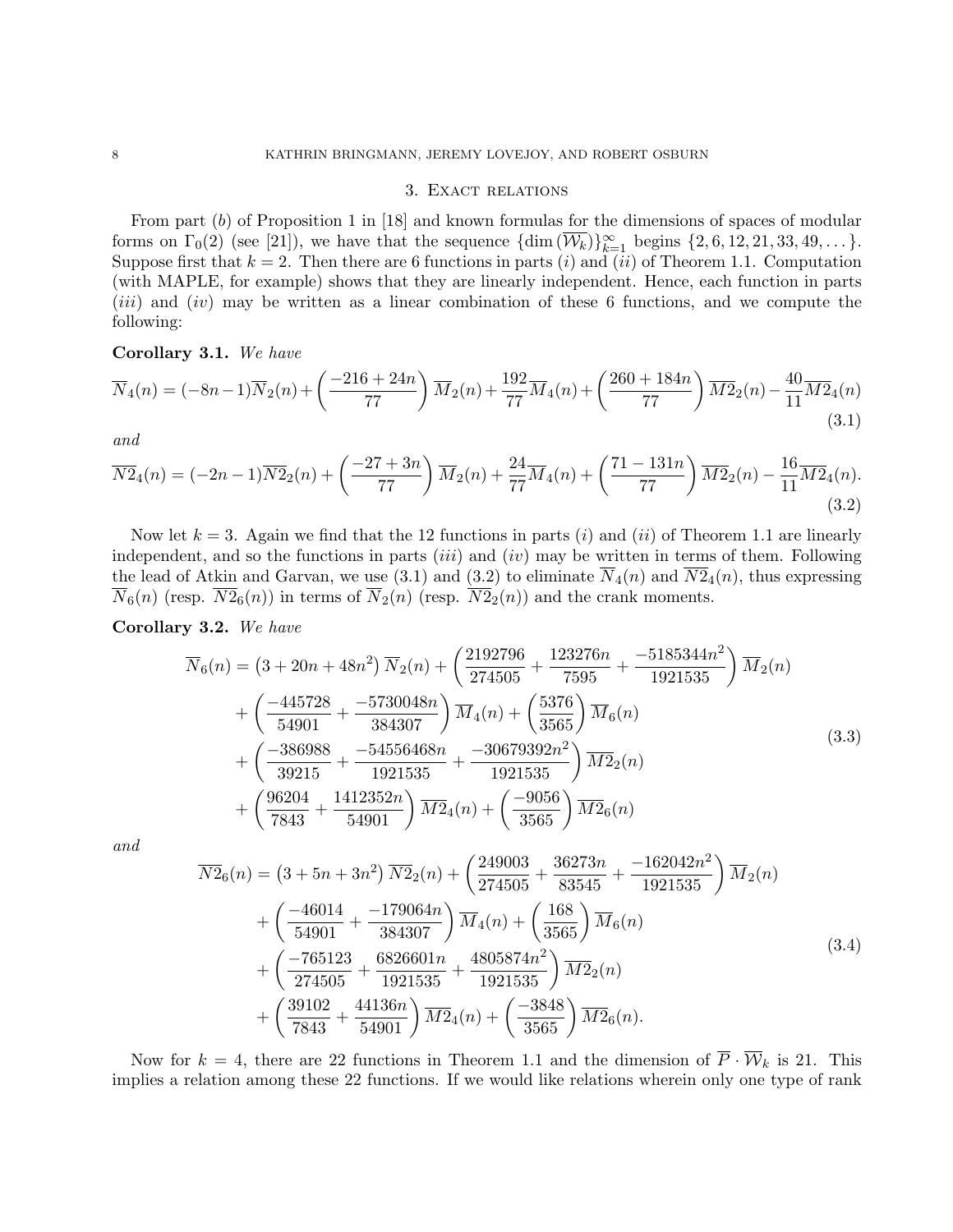moment occurs then we may combine the function

$$
F = F(q) := q(q; q)_{\infty}^{6} (q^2; q^2)_{\infty}^{9} := \sum_{n \ge 1} a_F(n) q^n
$$

with the functions in  $\overline{C}_4$  and  $\overline{C}_4$  to get a basis for  $\overline{P} \cdot \overline{W}_4$ . (The fact that F is in this space follows from the fact that  $q(q;q)_{\infty}^{8}(q^2;q^2)_{\infty}^{8}$  is a cusp form of weight 8 on  $\Gamma_0(2)$ ). Then each of the functions in  $(iii)$  and  $(iv)$  of Theorem 1.1 may expressed in terms of this basis. We display the relation for the case of  $N_k(n)$ , again using results above to eliminate the 4th and 6th rank moments in favor of the 2nd.

# Corollary 3.3.

$$
\overline{N}_{8}(n) = (-17 - 112n - 224n^{2} - 256n^{3}) \overline{N}_{2}(n) + \left(\frac{15815680}{70153149}\right) a_{F}(n) \n+ \left(\frac{-3743678558672}{83365325395} + \frac{-141447890442736n}{1750671833295} + \frac{-135995781048448n^{2}}{1750671833295} + \frac{9269071448192n^{3}}{583557277765}\right) \overline{M}_{2}(n) \n+ \left(\frac{772193500416}{16673065079} + \frac{9412063348224n}{116711455553} + \frac{9106119501824n^{2}}{116711455553}\right) \overline{M}_{4}(n) \n+ \left(\frac{-75923065344}{7578665945} + \frac{-737849634816n}{83365325395}\right) \overline{M}_{6}(n) + \left(\frac{2715648}{2125853}\right) \overline{M}_{8}(n) \n+ \left(\frac{4640559869932}{83365325395} + \frac{260410320833296n}{1750671833295} + \frac{345677277049024n^{2}}{1750671833295} + \frac{50935374262656n^{3}}{583557277765}\right) \overline{M}_{2}(n) \n+ \left(\frac{-1173668372016}{16673065079} + \frac{-2419446071808n}{16673065079} + \frac{-2390306267136n^{2}}{16673065079}\right) \overline{M}_{2}(n) \n+ \left(\frac{130253841984}{75786659
$$

When  $k \geq 5$ , the number of functions in Theorem 1.1 is smaller than the dimension of  $\overline{P} \cdot \overline{\mathcal{W}}_k$ . Presumably this could be remedied by adding functions of the form  $\overline{P}f$ , where f is a cusp form, along with their  $\delta_{q}$ - derivatives. We shall not pursue this here.

# 4. Proof of Theorems 1.2 and 1.3

We begin this section by expressing our combinatorial functions in terms of the second moments  $\overline{N}_2(n), \overline{N2}_2(n), \overline{M}_2(n), \text{ and } \overline{M2}_2(n).$ 

**Proposition 4.1.** We have  $nov(n) = \frac{1}{2}\overline{M}_2(n)$  and  $ov(n) = \frac{1}{2}\overline{M}_2(n) - \overline{M2}_2(n)$ .

*Proof.* Dyson [15] has shown that  $M_2(n) = 2np(n)$ , where  $p(n)$  is the number of partitions of n. Since

$$
\sum_{n\geq 0} M_2(n)q^n = \left. \delta_z^2 C(z;q) \right|_{z=1},
$$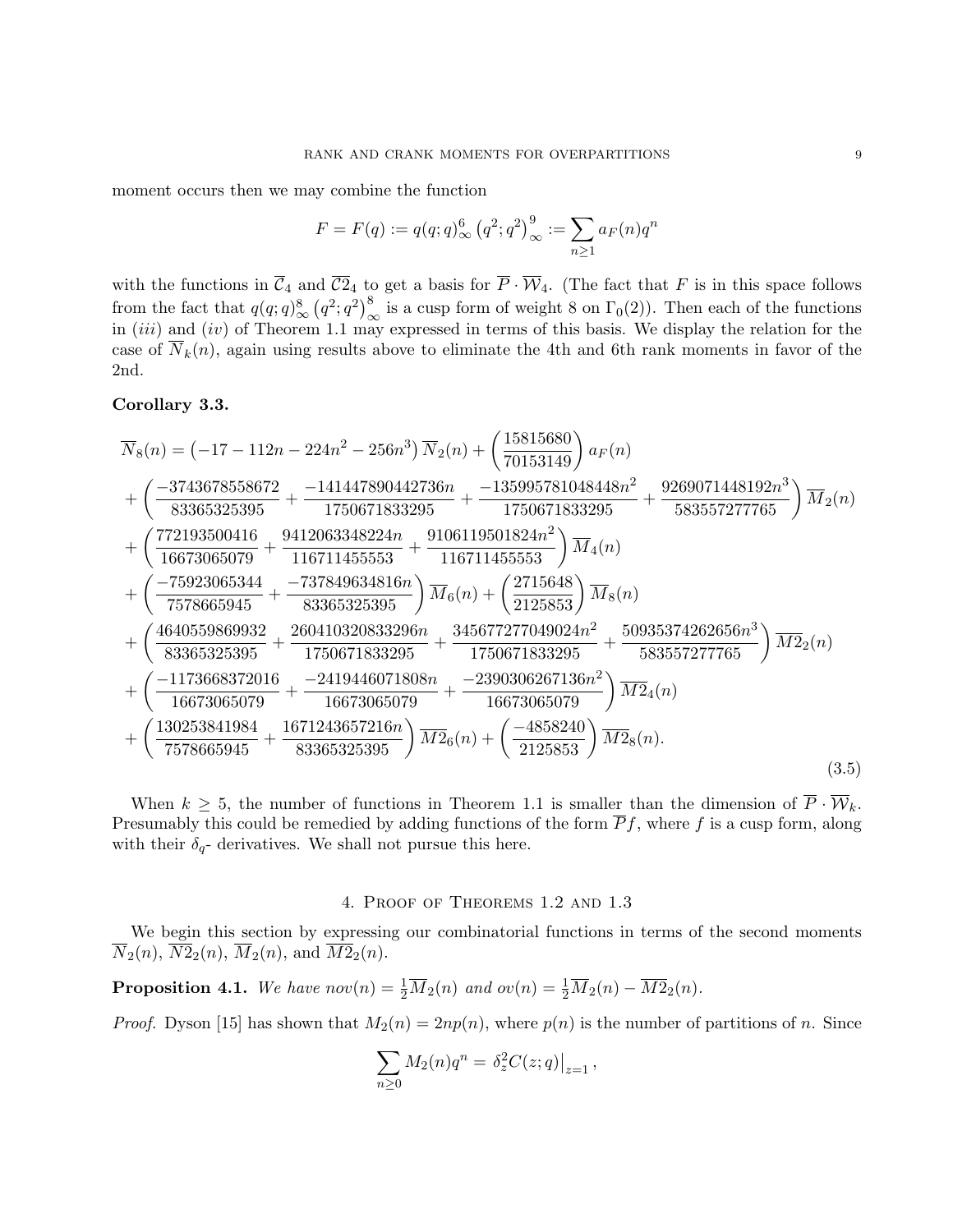we have that

$$
\sum_{n\geq 0} \overline{M}_2(n)q^n = (-q;q)_{\infty} \delta_z^2 C(z;q)|_{z=1}
$$

$$
= (-q;q)_{\infty} \sum_{n\geq 0} 2np(n)q^n
$$

$$
= 2 \sum_{n\geq 0} nov(n)q^n.
$$

Similarly, we find that  $\overline{M2}_2(n)$  may be interpreted as  $\mathit{enov}(n)$ , where  $\mathit{enov}(n)$  denotes the sum, over all overpartitions of n, of the even non-overlined parts. Using Euler's identity between the number of partitions of n into odd parts and the number of partitions of  $n$  into distinct parts, we see that  $nov(n) - env(n) = ov(n).$ 

Note that by applying  $\delta_q$  to P, we see that

$$
\frac{1}{(q;q)_{\infty}}\sum_{n\geq 0} \frac{nq^n}{(1-q^n)} = \sum_{n\geq 0} n p(n) q^n,
$$
\n(4.1)

which gives equations  $(1.8)$  and  $(1.9)$ .

We now turn to the smallest parts functions.

**Proposition 4.2.** We have  $\overline{spt}(n) = \overline{M}_2(n) - \overline{N}_2(n)$  and  $\overline{spt2}(n) = \overline{M2}_2(n) - \overline{N2}_2(n)$ .

Proof. By the work in [8], we find that

$$
\sum_{n=0}^{\infty} \overline{spt}(n)q^n = \frac{(-q;q)_{\infty}}{(q;q)_{\infty}} \sum_{n\geq 1} \frac{2nq^n}{(1-q^n)} - \sum_{n=0}^{\infty} \overline{N}_2(n)q^n,
$$
\n(4.2)

and

$$
\sum_{n=0}^{\infty} \overline{spt2}(n)q^n = \frac{(-q;q)_{\infty}}{(q;q)_{\infty}} \sum_{n\geq 1} \frac{2nq^{2n}}{(1-q^{2n})} - \sum_{n=0}^{\infty} \overline{N2}_2(n)q^n.
$$
 (4.3)

Combining  $(4.1)$  with  $(4.2)$ ,  $(4.3)$ , and the proof of Proposition 4.1 finishes the proof.

We now prove the congruences in Theorems 1.2 and 1.3.

*Proof of Theorem 1.2.* For  $(1.10)$ , we simply multiply  $(3.3)$  by 5 and reduce modulo 5. The result is  $\left(2n^2 + n + 2\right)\overline{M}_2(n) + \left(n^2 + 4n + 3\right)\overline{M}_2(n) \equiv 0 \pmod{5},$  (4.4)

which implies the desired congruence.

For (1.11), we first multiply (3.1) by 7 and reduce modulo 7. The result is

$$
(2+6n)\overline{M}_2(n) + 6\overline{M}_4(n) + (2+4n)\overline{M2}_2(n) \equiv 0 \pmod{7}.
$$
 (4.5)

Next we take the set  $\overline{C}_4\cup\overline{C2}_4\cup\{F\}$  and replace  $\delta_q\overline{C}_4$  by  $\overline{C}_2\overline{C}_4/\overline{P}$  and  $\delta_q^2\overline{C}_4$  by  $\overline{C}_2\overline{C}_6/\overline{P}$ . This turns out to be a basis for  $\overline{P} \cdot \overline{W}_4$ . Expressing the function in part *(iii)* of Theorem 1.1 in terms of this basis, multiplying by 7 and reducing modulo 7 gives

$$
(4+6n+2n^2+3n^3)\overline{M}_2(n)+6\overline{M}_4(n)+\left(4n+5n^2+n^3\right)\overline{M}_2(n)\equiv 0\pmod{7}.
$$

Using  $(4.5)$  to substitute for  $M_4(n)$  gives

$$
(2n3 + 3n2 + 3)\overline{M2}_{2}(n) \equiv (n3 + 3n2 + 3)\overline{M}_{2}(n) \pmod{7},
$$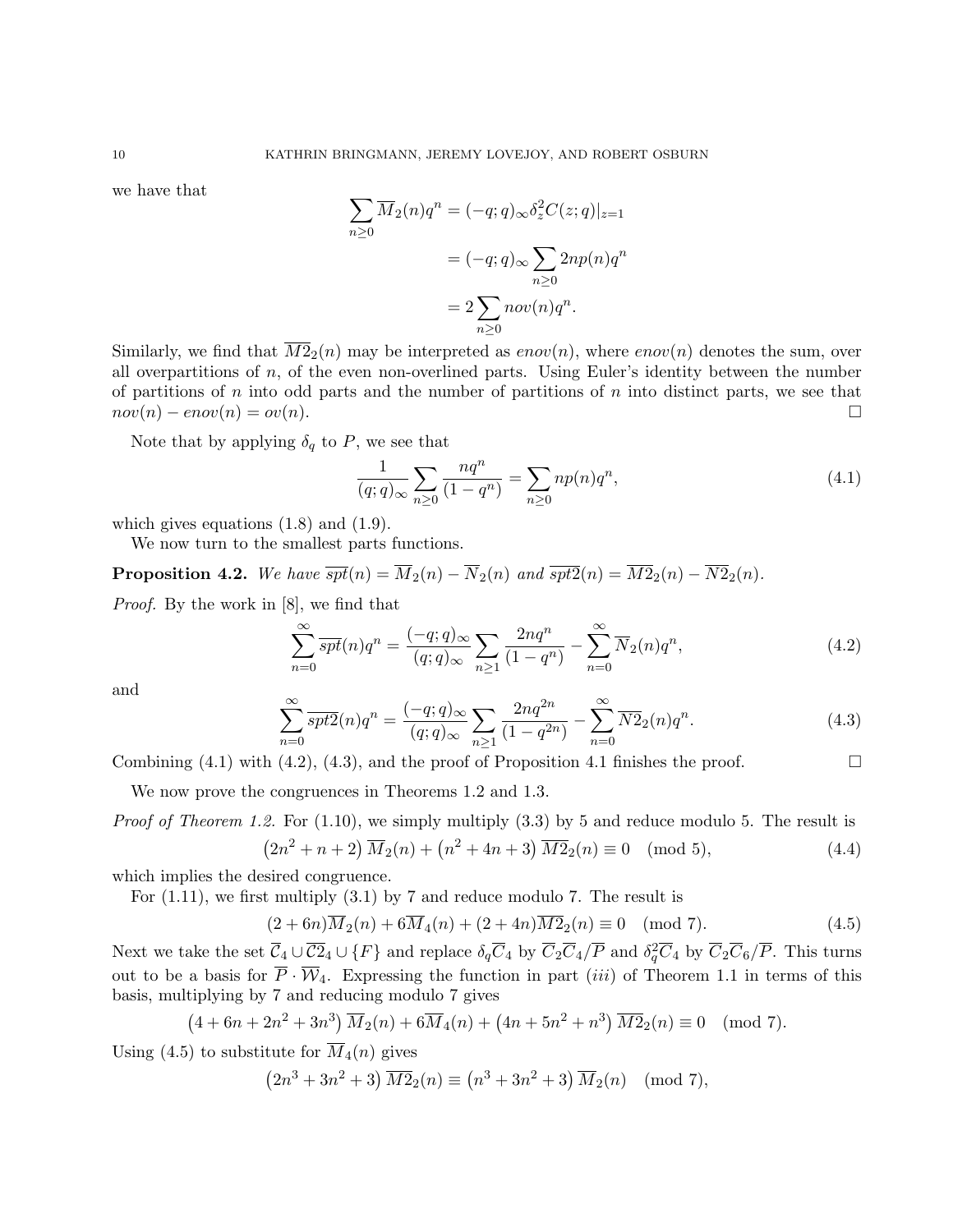and the congruence  $(1.11)$  follows.

Proof of Theorem 1.3. First reduce (3.2) modulo 3 to obtain

$$
(2n+2)\overline{N2}_2(n) \equiv (2n+2)\overline{M2}_2(n) \pmod{3}.
$$

Since  $\overline{spt2}(n) = \overline{M2}_2(n) - \overline{N2}_2(n)$ , we have (1.12).

Reducing (3.1) modulo 3 we obtain

$$
(2n+2)\overline{N}_2(n) \equiv (2n+2)\overline{M2}_2(n) \pmod{3}.
$$

Combined with the fact that  $nov(3n) \equiv -ov(3n) \pmod{3}$  (since  $nov(n) + ov(n) = n\bar{p}(n)$ ) and the fact that  $\overline{spt}(n) = \overline{M}_2(n) - \overline{N}_2(n)$ , we have (1.13).

Next we perform the same computation used to obtain (3.4), except that we replace  $\delta_q^2 \overline{C2}_2$  by  $\overline{C}_2\overline{C}_4/\overline{P}$ . Reducing the result modulo 5 gives

$$
(1 - n2) \overline{N2}_{2}(n) \equiv (2n2 + 3) \overline{M}_{2}(n) \pmod{5}.
$$
 (4.6)

Combining this with (4.4) when *n* is replaced by  $5n + 3$  gives (1.14).

Finally we perform the same calculation used to obtain (3.3), again replacing  $\delta_q^2 \overline{C2}_2$  by  $\overline{C}_2 \overline{C}_4/\overline{P}$ . Reducing the result modulo 5 gives

$$
(3+2n^2)\overline{N}_2(n) \equiv (n+4n^2)\overline{M}_2(n) + (4+4n)\overline{M}_2(n) \pmod{5}.
$$

Combining this with (4.6) and (4.4) when n is replaced by 5n, together with the fact that  $\overline{spt1}(n)$  =  $\overline{M}_2(n) - \overline{N}_2(n) - \overline{M2}_2(n) + \overline{N2}_2(n)$ , gives (1.15).

$$
\Box
$$

## 5. Proof of Theorem 1.4 and Corollary 1.6

*Proof of Theorem 1.4.* Let  $\overline{Spt1} = \overline{Spt1}(q)$  denote the generating function for  $\overline{spt1}(n)$  and let  $\overline{f} = \overline{f}(q)$ denote the generating function for  $\bar{\alpha}(n)$ . Since by (1.12) and (1.13) we have

$$
\overline{spt1}(3n) \equiv 0 \pmod{3},
$$

to prove Theorem 1.4 it is enough to show that

$$
G = G(q) := \left(\frac{\bullet}{3}\right) \otimes \left(4\overline{Spt1} - \left(\frac{\bullet}{3}\right) \otimes \overline{f}\right) \equiv 0 \pmod{3},
$$

where for a character  $\chi$  and a q-series g,  $\chi \otimes g$  denotes the twist of g by  $\chi$ , i.e., the nth Fourier coefficient of g is multiplied by  $\chi(n)$ . Let us next recall the definition of a harmonic Maass form. If  $k \in \frac{1}{2}$  $\frac{1}{2}\mathbb{Z}\setminus\mathbb{Z}$ , then the weight k hyperbolic Laplacian is given by

$$
\Delta_k := -y^2 \left( \frac{\partial^2}{\partial x^2} + \frac{\partial^2}{\partial y^2} \right) + iky \left( \frac{\partial}{\partial x} + i \frac{\partial}{\partial y} \right). \tag{5.1}
$$

If v is odd, then define  $\epsilon_v$  by

$$
\epsilon_v := \begin{cases} 1 & \text{if } v \equiv 1 \pmod{4}, \\ i & \text{if } v \equiv 3 \pmod{4}. \end{cases}
$$
(5.2)

Moreover we let  $\chi$  be a Dirichlet character. A harmonic Maass form of weight k with Nebentypus  $\chi$ on a subgroup  $\Gamma \subset \Gamma_0(4)$  is any smooth function  $g : \mathbb{H} \to \mathbb{C}$  satisfying the following: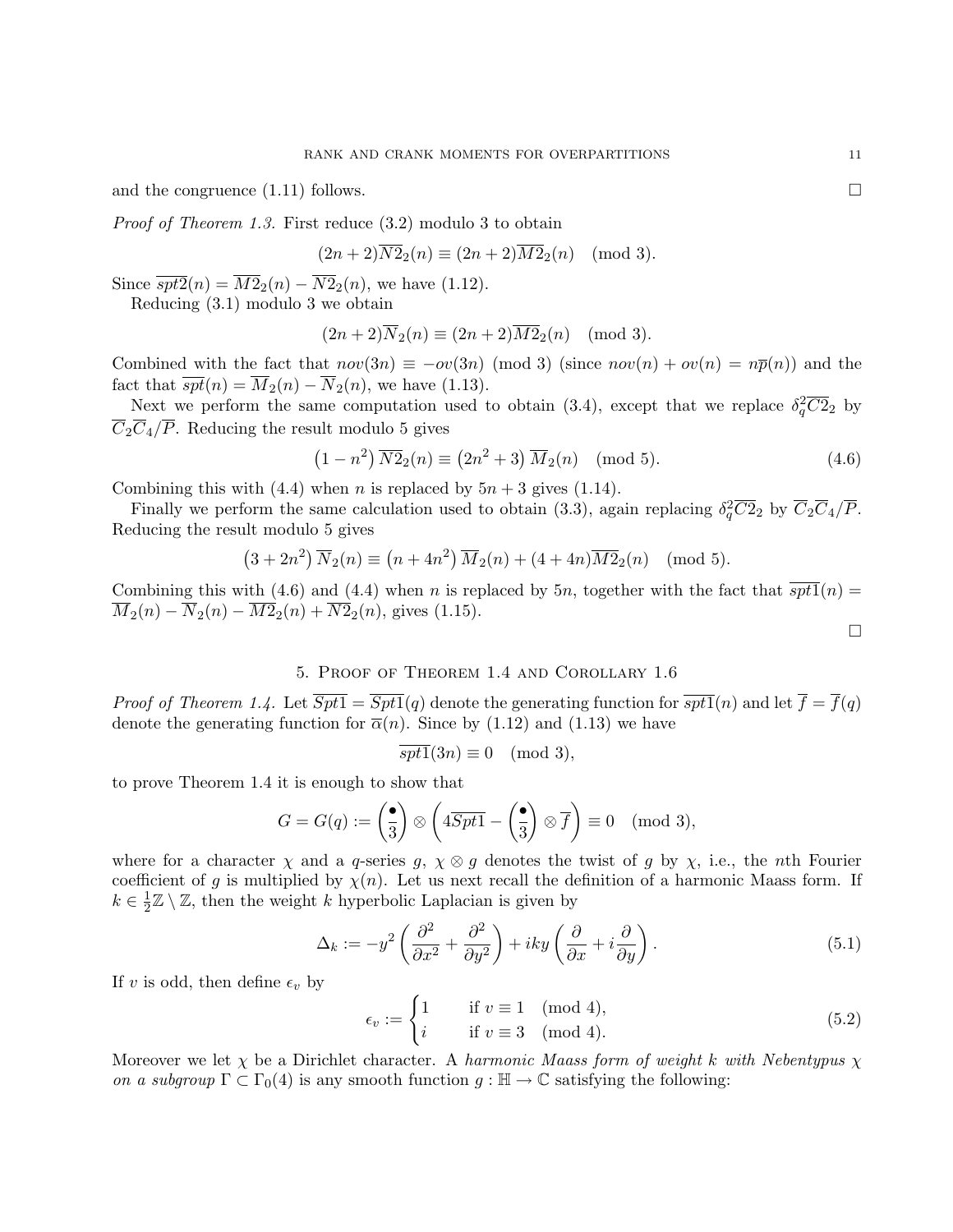(1) For all  $A = \begin{pmatrix} a & b \\ c & d \end{pmatrix} \in \Gamma$  and all  $\tau \in \mathbb{H}$ , we have

$$
g(A\tau) = \left(\frac{c}{d}\right)^{2k} \epsilon_d^{-2k} \chi(d) \left(c\tau + d\right)^k g(\tau).
$$

(2) We have that  $\Delta_k g = 0$ .

(3) The function  $q(\tau)$  has at most linear exponential growth at all the cusps of Γ.

Define the integral

$$
\overline{NH}(\tau) := \frac{1}{2\sqrt{2}\pi i} \int_{-\bar{\tau}}^{i\infty} \frac{\eta^2(u)}{\eta(2u)(-i(\tau+u))^{\frac{3}{2}}} du,
$$

where  $\eta(\tau)$  is Dedekind's eta function. Combining (4.2) and (4.3) with Theorems 4.1 and 5.1 of [8], we may conclude that

$$
\overline{\mathcal{M}}_1(\tau) := \overline{Spt1} + \frac{1}{12} \frac{\eta(2\tau)}{\eta^2(\tau)} E_2(\tau) - \frac{1}{3} \frac{\eta(2\tau)}{\eta^2(\tau)} E_2(2\tau) + \overline{NH}(\tau)
$$

is a weight  $\frac{3}{2}$  harmonic Maass form on  $\Gamma_0(16)$ . From [7] we have that

$$
\overline{\mathcal{M}}(\tau) := \overline{f} - 4\overline{NH}(\tau)
$$

is also a harmonic Maass form of weight  $\frac{3}{2}$  on  $\Gamma_0(16)$ .

Turning back to the proof of Theorem 1.4, it is not hard to check that

$$
G \equiv H \pmod{3},
$$

where

$$
H = H(q) := \left(\frac{\bullet}{3}\right) \otimes \left(4\left(\overline{Spt1} + \frac{1}{12} \frac{\eta(2\tau)}{\eta^2(\tau)} E_2(\tau) - \frac{1}{3} \frac{\eta(2\tau)}{\eta^2(\tau)} E_2(2\tau)\right) + \frac{\eta(2\tau)}{\eta^2(\tau)} + \frac{\eta(2\tau)}{3\eta^2(\tau)} \left(-E_4(2\tau) + E_4(\tau)\right) - \left(\frac{\bullet}{3}\right) \otimes \overline{f}\right).
$$

As in the proof of Proposition 4.1 of [9], one can show that the non-holomorphic parts of  $\overline{\mathcal{M}}_1(\tau)$  and  $\mathcal{M}(\tau)$  are supported on negative squares. This easily yields that H is a linear combination of weakly holomorphic modular forms, i.e. meromorphic modular forms whose poles are supported in the cusps, of weights  $-\frac{1}{2}$  $\frac{1}{2}$ ,  $\frac{3}{2}$  $\frac{3}{2}$ , and  $\frac{7}{2}$  on  $\Gamma_0(144)$ . We next place bounds on the orders of vanishing of H in the cusps. Clearly  $E_4(\tau)$  and  $E_4(2\tau)$  have no poles. Moreover from the transformation law of  $\overline{f}$  (see [7]) it follows that  $\overline{f}$  also has no poles. Using this one can show that poles can only arise from  $\frac{\eta(2\tau)}{\eta^2(\tau)}$  and thus are of the form  $\frac{a}{c}$  with c odd. Using properties of twists, we can bound the orders of vanishing of H at  $\frac{a}{c}$  with c odd as follows: If 9|c, its order can be bounded by  $-\frac{1}{16}$ , if 3 || c its order is bounded by  $-\frac{9}{16}$ , and if  $3 \nmid c$  the order is bounded by  $-\frac{1}{144}$ . This now easily yields that  $\frac{\eta^{18}(\tau)}{\eta^{9}(2\tau)}$  $\frac{\eta^{12}(T)}{\eta^9(2\tau)}G$  is the sum of three holomorphic modular forms of weight 4, 6, and 8, respectively. Using the fact that  $\frac{\eta^6(\tau)}{n^2(3\tau)}$  $\frac{\eta^{\circ}(\tau)}{\eta^2(3\tau)}$  is a holomorphic weight 2 modular form on  $\Gamma_0(9)$  satisfying

$$
\frac{\eta^6(\tau)}{\eta^2(3\tau)}\equiv 1\pmod{3},
$$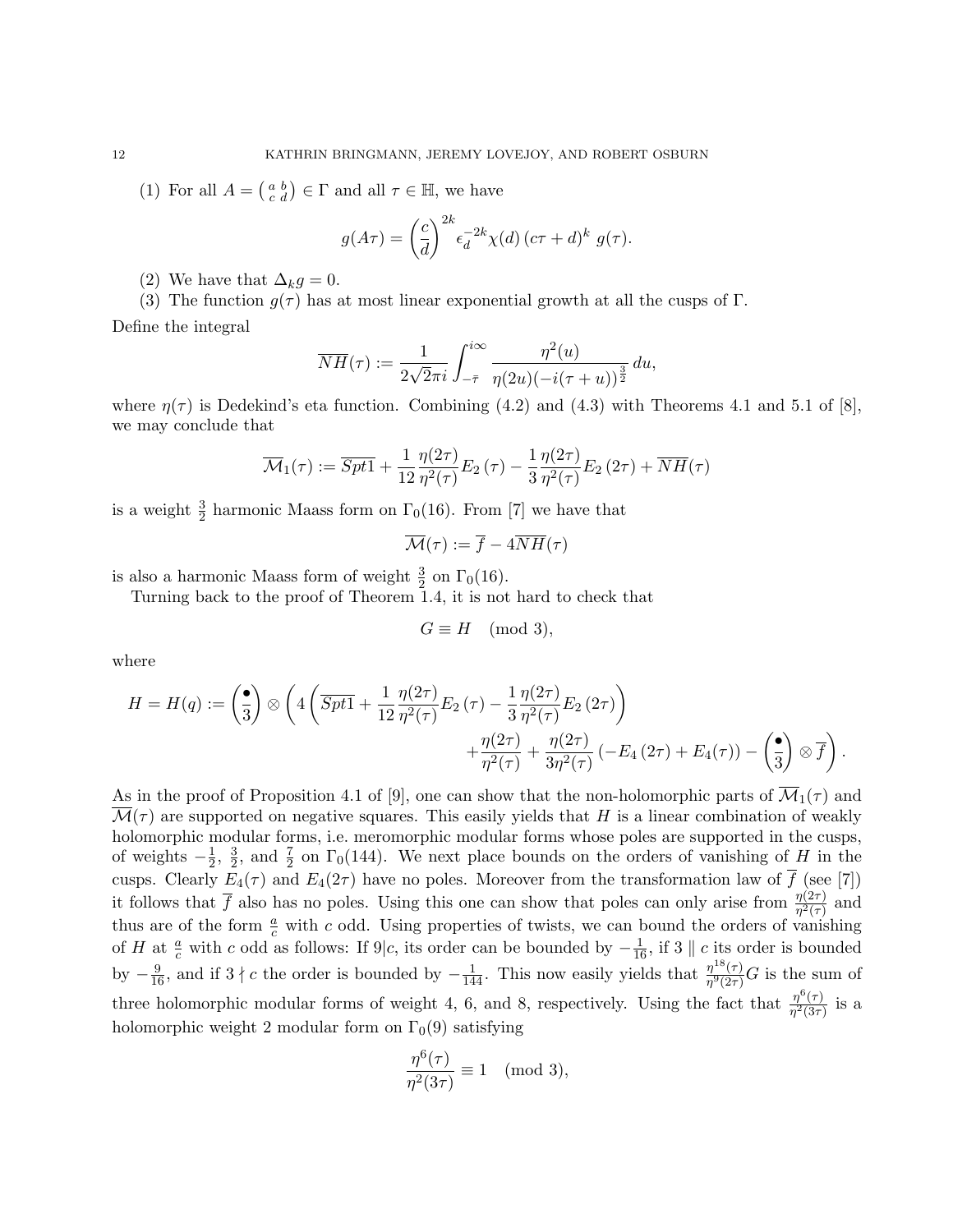we can show that G is congruent to a holomorphic modular form of weight 8 on  $\Gamma_0(144)$  modulo 3. Sturm's Theorem now gives that this form is congruent to 0 if the first

$$
\left[\frac{8}{12}\left[\text{SL}_2(\mathbb{Z}) : \Gamma_0(144)\right]\right] + 1 = 193
$$

coefficients are congruent 0 modulo 3. This can be done by MAPLE.

Corollary 1.6 now follows easily from Theorem 1.4 and the following

**Proposition 5.1.** Let  $\ell \neq 2, 3$ . Then we have

$$
\overline{\alpha}\left(\ell^2 n\right) + \left(\frac{-n}{\ell}\right)\overline{\alpha}(n) + \ell \,\overline{\alpha}\left(\frac{n}{\ell^2}\right) = (\ell+1)\overline{\alpha}(n). \tag{5.3}
$$

Proof. To prove (5.3), we have to show that

$$
g_{\ell}(\tau) := \overline{f}|T_{\ell^2} - (\ell+1)\overline{f} = 0,
$$

where  $T_{\ell}$  is the usual half-integral weight Hecke-operator. Using that  $\frac{\eta^2(\tau)}{\eta(2\tau)}$  $\frac{\eta^{-}(\tau)}{\eta(2\tau)}$  is a Hecke eigenform with eigenvalue  $1 + \frac{1}{\ell}$ , one obtains from [10] that  $g_{\ell}(\tau)$  is a weakly holomorphic modular form of weight 3  $\frac{3}{2}$  on  $\Gamma_0(16)$ . Since the coefficients of  $\bar{f}$  have only polynomial growth it is a holomorphic form. The valence formula now gives that  $g_{\ell} = 0$  if its first 4 Fourier coefficients equal 0. Thus to finish the proof, we have to show that (5.3) is true for  $0 \le n \le 3$ . For  $n = 0$  this claim is trivial. For the other cases recall (1.16) and (1.17). Moreover we need the fact [12] that if  $-n = Df^2$ , where D is a negative fundamental discriminant, then

$$
H(n) = \frac{h(D)}{w(D)} \sum_{d|f} \mu(d) \left(\frac{D}{d}\right) \sigma_1(f/d). \tag{5.4}
$$

Here  $h(D)$  is the class number of  $\mathbb{Q}(\sqrt{D})$ re  $h(D)$  is the class number of  $\mathbb{Q}(\sqrt{D})$ ,  $w(D)$  is half the number of units in the ring of integers of  $\mathbb{Q}(\sqrt{D})$ ,  $\sigma_1(n)$  is the sum of the divisors of n, and  $\mu(n)$  is the Möbius function. We only show (5.3) for  $n = 1$  since the other cases follow similarly. In this case we have to show that

$$
\overline{\alpha}\left(\ell^2\right) = 2\left(\ell + 1 - \left(\frac{-1}{\ell}\right)\right).
$$

Firstly we have from (1.16) that

$$
\overline{\alpha}\left(\ell^2\right) = 4H\left(4\ell^2\right).
$$

Since  $h(-4) = 1$  and  $\omega(-4) = 2$ , (5.4) yields

$$
\overline{\alpha}\left(\ell^2\right) = 2\left(\sigma_1(\ell) - \left(\frac{-1}{\ell}\right)\right) = 2\left(\ell + 1 - \left(\frac{-1}{\ell}\right)\right),
$$
 as claimed.

#### **REFERENCES**

- [1] G.E. Andrews and F. Garvan, Dyson's crank of a partition, *Bull. Amer. Math. Soc.* (N.S.) **18** (1988), 167–171.
- [2] G.E. Andrews, Partitions, Durfee symbols, and the Atkin-Garvan moments of ranks, Invent. Math. 169 (2007), 37–73.
- [3] G.E. Andrews, The number of smallest parts in the partitions of n, J. Reine Angew. Math. **624** (2008), 133-142.
- [4] A. O. L. Atkin and F. Garvan, Relations between the ranks and cranks of partitions, Ramanujan J. 7 (2003), no. 1-3, 343–366.